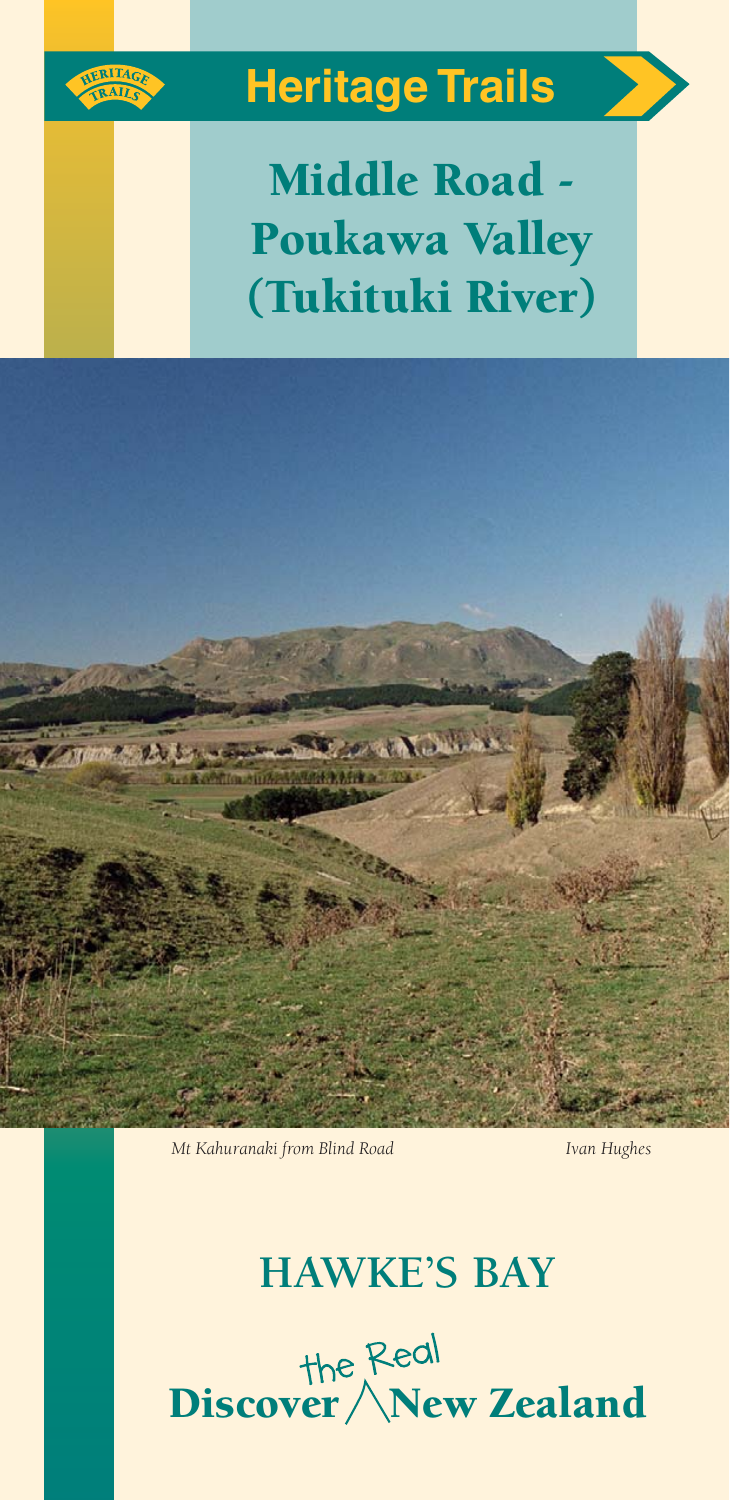*The trail begins at...*

**Havelock North Information Centre** at the roundabout, corner Middle and Te Aute roads, Havelock North (phone 877 9600).

This 1914 building, designed by James Chapman-Taylor, originally housed the transformer for power generated by the Maraetotara power scheme. (see Waimarama Heritage Trail brochure).



*Havelock North Information Centre Ivan Hughes*

- *Note: Distances may vary slightly between vehicles. Distances shown in red are from the last site.*
- *0.0km Commencing on Te Aute Road turn left onto Porter Drive and then right onto…*

**Middle Road** was one of the first local roads of any length connecting Havelock North with Central Hawke's Bay. Middle Road runs close to the route of an ancient Maori foot track from East Clive to the south. The other well-used track going south was via Pakipaki and Poukawa.



*Lucknow Lodge T. Longley*

0.3km **Lucknow Lodge** (1895), on the corner of Middle Road and Lucknow Road, is now a private residence. It was built on the site of a stopping place for bullock drays, since around 1855, freighting wool bales to ships anchored off the Tukituki River mouth and later to the Port of Napier. This lodge, built by W A Beecroft who ran a passenger service between Hastings and Havelock North, (see Heritage Trails - *Havelock North Architectural*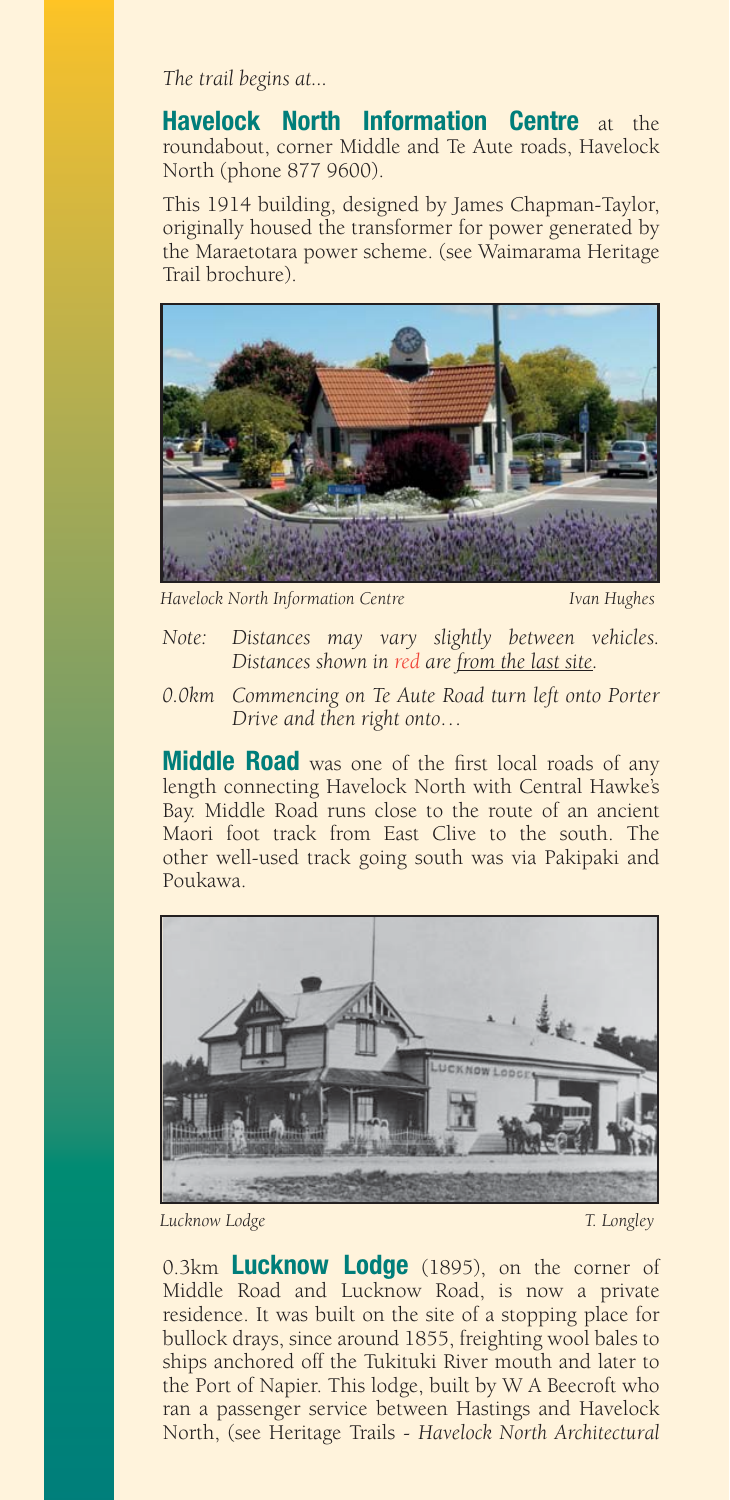*Drive – site #1 Endesley* ) started as a livery stable and depot for horse drawn buses until John G Nimon, who worked for Beecroft, purchased the business in 1900. By 1912 the Nimon business was running Studebaker buses between Hastings and Havelock North. Later they expanded to operate local bus services as well as motor coach services throughout New Zealand.

2.4km (2.1) **Providencia Country House** is a beautiful mainly kauri and rimu building built in 1903 at 401 Railway Road Hastings on the site now occupied by Portmans Motor Lodge. It was moved to the present location in 1994 and restored as a luxury bed and breakfast guest house.

3.1km (0.7) **Birdwoods Gallery**, where New Zealand and African works merge to reflect traditional and contemporary arts, was originally St Peter's Church hall (circa 1890) in Waipawa. The hall was moved to the present site in 2004, renovated and opened in 2005. Adjacent to the gallery is Birdwoods Sweet Shop, a pintsized, one room colonial cottage built from reclaimed materials in 2006.

3.5km (0.4) This was the site of **Webb's Nursery** (#345) which had been a source of plants since 1902. In 1945 the nursery donated trees and plants for Webb's Bush in Te Mata Trust Park. The nursery closed in 2002.

6.5km (3.0) **Webster's Hydrated Lime Co. Ltd.** is a family owned business that was formed in 1946 and first operated from a quarry in Waimarama Road on the eastern side of the Tukituki River bridge. In 1963 the present quarry was purchased in Middle Road and by the late 1960s the company had relocated its production to this site. In mid-1968 the company produced the first burnt lime and in 1972 they introduced their first bulk tanker and started road stabilization. At the present site lime is quarried and various lime based products are distributed throughout New Zealand and also exported to Fiji. In 2008-09 they purchased a new quarry area (11 hectares) which will give the company lime reserves for up to 70 years.

10.0km (3.5) **Road to Mt Erin** – this private road gives access to the transmission towers on Mt Erin (489m).



*Drovers' Memorial Hut Ivan Hughes*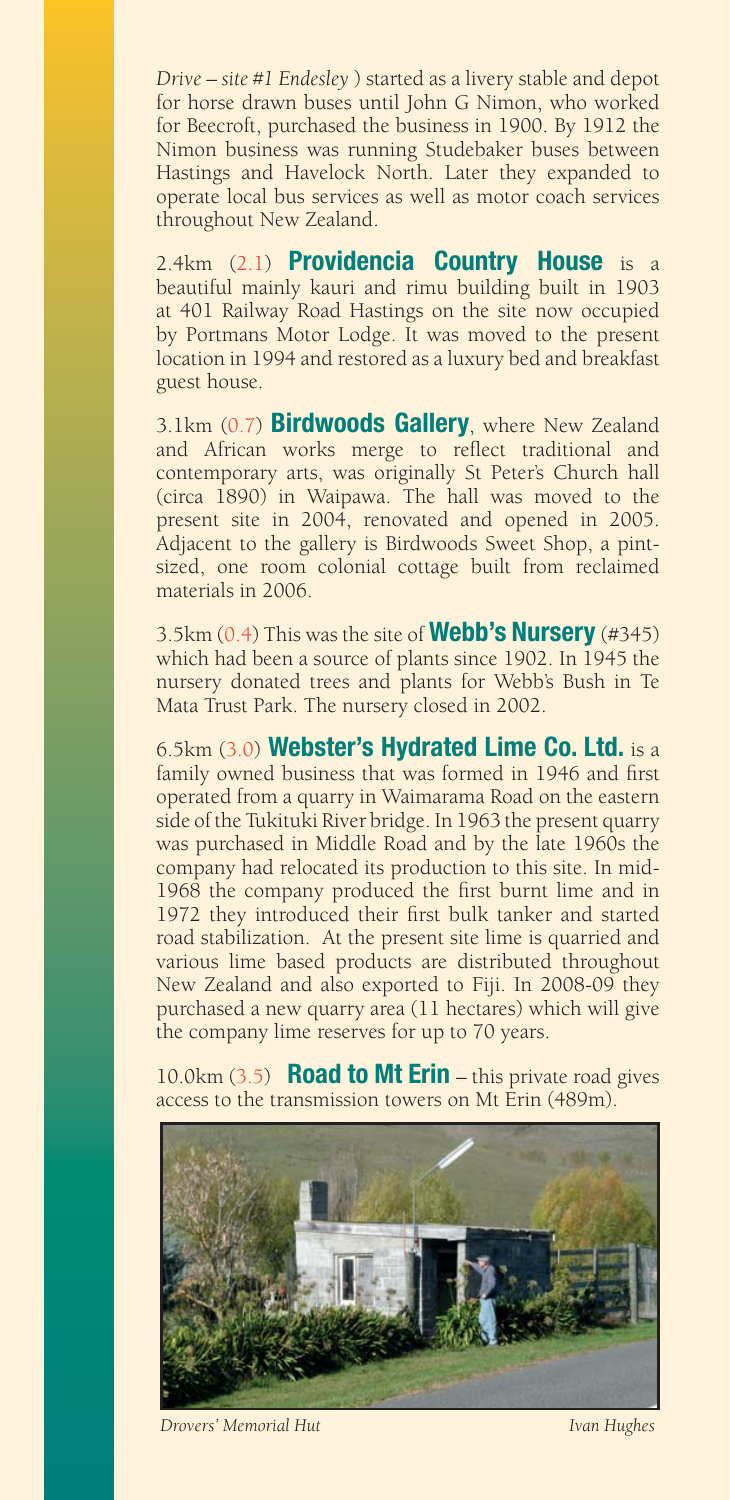11.5km (1.5) **Drovers' Memorial hut** is dedicated to Trooper James Edward Oliver who was killed in action in Egypt in 1942. Prior to enlisting in the cavalry Oliver was a drover in Hawke's Bay. This is one of three huts in the district dedicated to drovers who lost their lives while serving overseas.

Alongside is the home of J & S Scott, railway enthusiasts, who have, amongst their collection, a 1908 kauri railway carriage which is visible from the road.



*Memorial Plaque to Trooper Jack Oliver Ivan Hughes* 

13.5km (2.0) **Blind Road** (6.5km to gate at end of road) – previously known as Kahuranaki Road and through a ford gave access to Rochfort Road and Kahuranaki Road on the eastern side of the Tukituki River. Blind Road leads up the Kohinurakau Range to view Mount Kahuranaki (646m) visible from most high points on this Trail.

Mount Kahuranaki, sacred to the Maori, was used as a navigational landmark or weather portent.



*Mt Kuhuranaki from Blind Road - Tukituki River in mid-ground Ivan Hughes*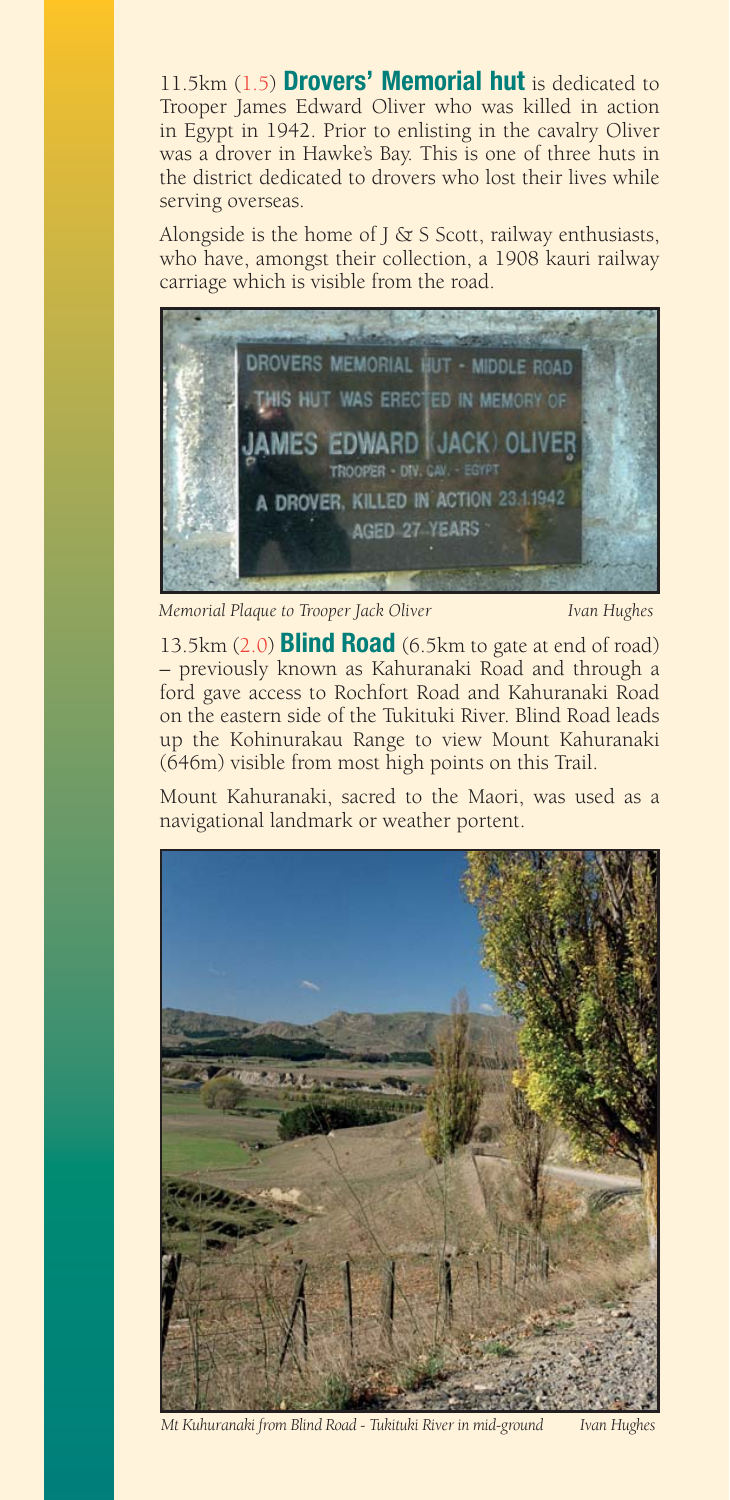*The Tukituki River is regarded by anglers as a highly productive river for both rainbow and brown trout along its 120km length. Originating in the Ruahine Range behind Waipukurau the river flows across Hawke's Bay before entering the sea at Haumoana. There are vast areas of the river that anglers can*  legally access to fish. The Hawke's Bay Regional Council owns *and administers large sections of the river which are available for public access. In addition Fish and Game New Zealand has negotiated access with landowners across some areas of private land. For further information please refer to Fish & Game New Zealand pamphlet 'Tukituki River Fishery'.*



*First load of wool to cross Tukituki River at Blind Road Awarua HT Pamphlet*



*The load spills Awarua HT pamphlet*

21.5km (8.0) **Paramahonge Gorge**. Entering the Tukituki Valley by way of a pass through the hills, one can understand the local meaning of 'tukituki' (to demolish) for this river in flood has enormous power with its catchment starting from the dividing ranges. Here the river sweeps into Paramahonge Gorge, a 2km erosion channel following a fault line in the old gravel and pumice beds.

Below on the river flats was the site of Ngawhakatatara, a large island pa in the river, where travellers and missionaries arrived by horse or canoe. Lighters (large rowboats) from the coast often reached Waipawa with their passengers and supplies to collect bales of wool and timber. These boats were frequently moored, across the river from the pa, by a bush hotel where a stand of eucalypt trees mark the site.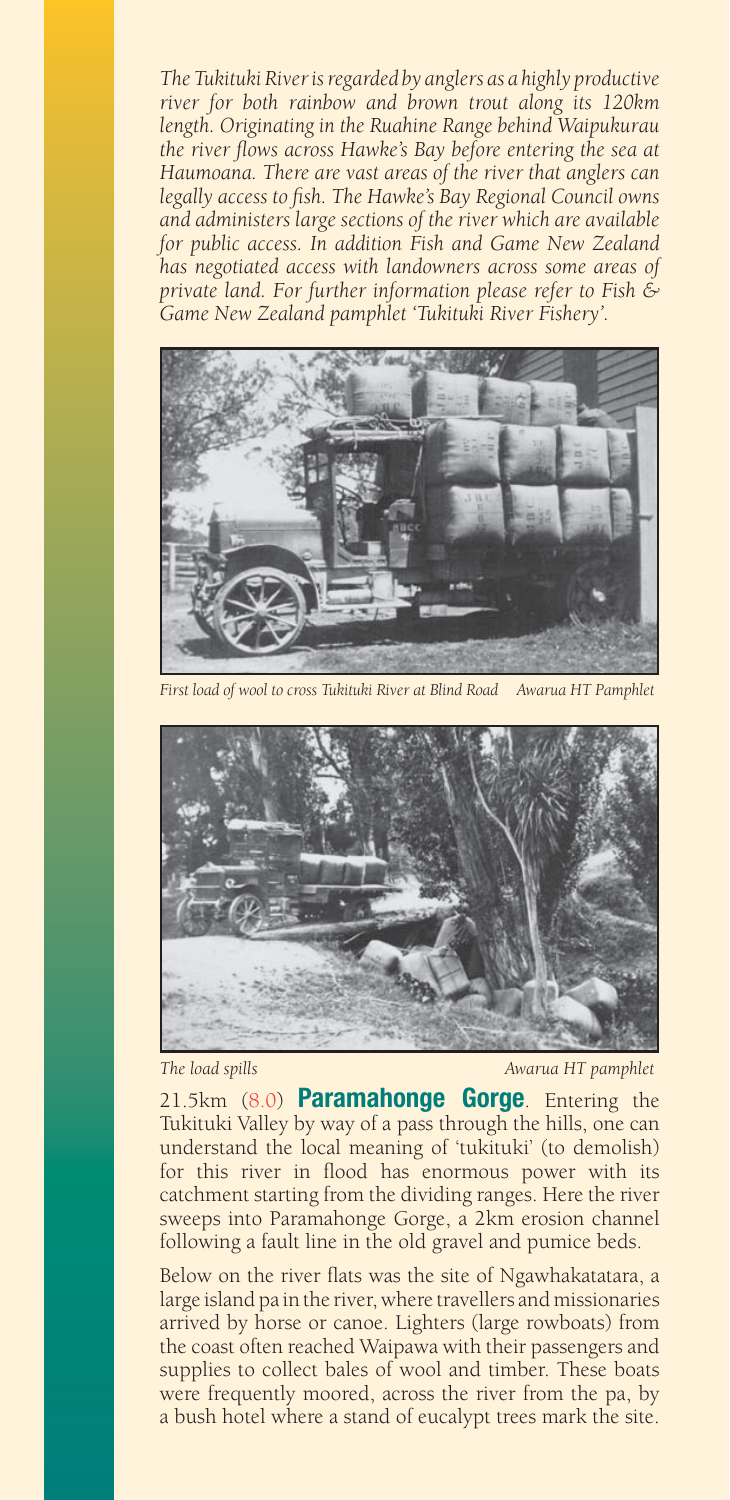

*Paramahonge Gorge Ivan Hughes Ivan Hughes* 

*On a sharp corner the Trail passes the site of Te Hinu Pa on the right and its kianga on the flat below the road. When the sun is low in the sky signs of earthworks can be seen in the shadows. Here the Papanui Stream (old bed of Waipawa River)* flows parallel to the Tukituki River and Middle Road, *providing a canoe route over the hills to Lake Poukawa and the normally dry Lake Rotoatara.*

24.5km (3.0) A collection of buildings on the left is where the Christian Adventure Centre, Camp David, (now closed - 2009 - after 22 years of hosting school holiday programmes on the banks of the Tukituki River), was sited.

In this area sprawled Patangata Pa and further upstream on a small hill Te Ahu Pa. In the 19<sup>th</sup> century the population of this valley was quite considerable but by 1850 this number had seriously declined and was later further drastically reduced by the 1918 Spanish Influenza epidemic. Added to this, bush clearance and cycles of mountain erosion silted up the river closing the navigable link from the sea to Waipawa.

*Turning right into…*

27.0km (2.5) **Te Aute Trust Road** the Trail leads up past Whatuiapiti Marae below the highest point (411m) on the Kaokaoroa Range. Its meeting house was moved part way here by bullock team from Te Ahu following disastrous floods and later relocated to the present site in the early 1950s.

*On a small hill to the left further on are unusual macrocarpa timber solar houses with turf growing on the roofs.*



*Te Karaka Bush - Te Aute Trust Road Ivan Hughes*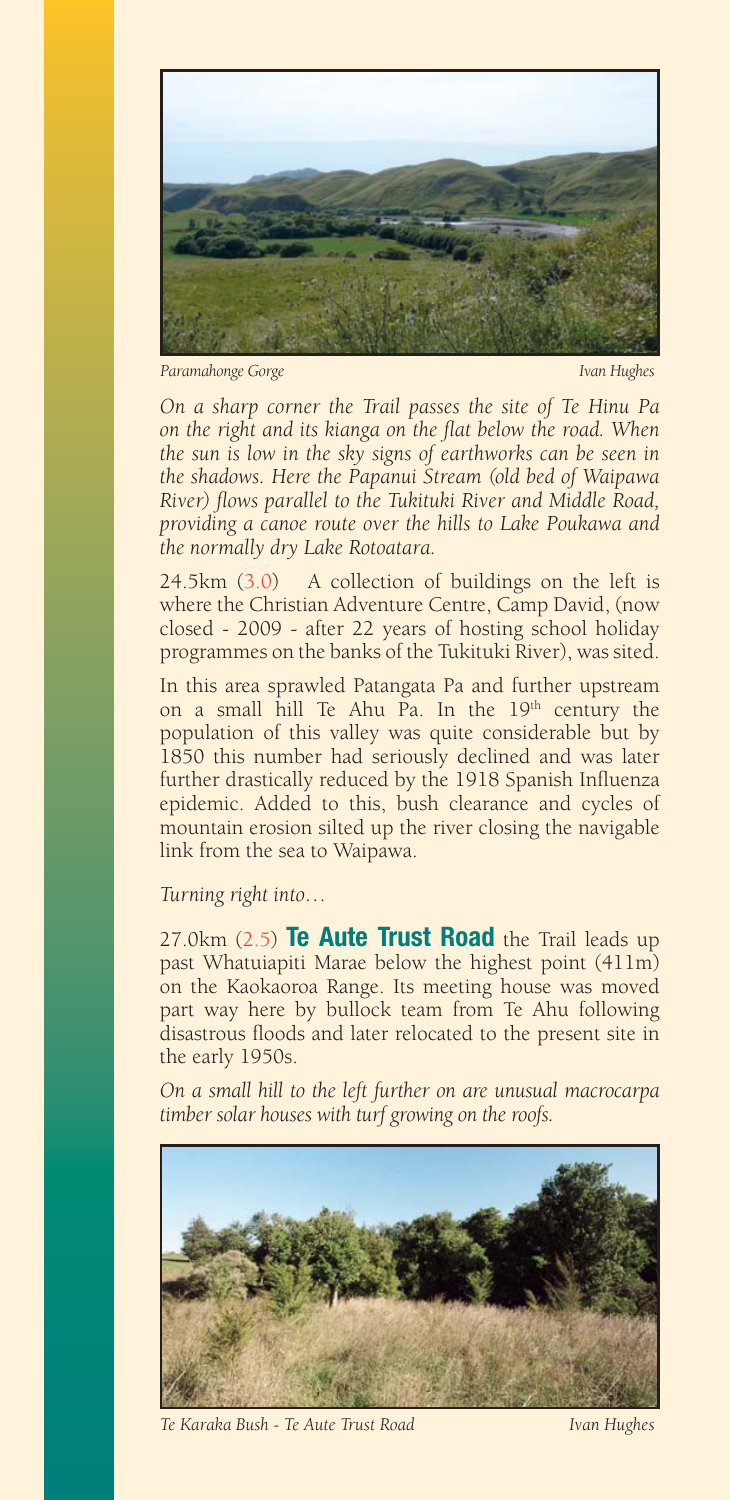Over the Pukeparera Saddle is a stand of native trees known as Te Karaka, while to the right, out of sight, is the site of Lake Rotoatara, drained by the Williams family, which features prominently in the area's history from the 1300s. It has been said that the intertribal battles in the area of Te Rotoatara were some of the biggest and most drawn out in pre European history.

34.5km (7.5) **Kauahei** farm (#414) Mrs Pat Barker breeds coloured sheep and retails their fleeces either greasy or carded ready for spinning, attracting spinners and weavers from all over New Zealand (phone 06 878 1522).



*Opapa Radio Transmitting Station from Te Aute Trust Road Ivan Hughes*

*CAUTION...* Because of the high speed traffic on the highway *(SH2) and the difficulty of turning, it is suggested that both the following sites be viewed safely from Te Aute Trust Road.* 

**Opapa Radio Transmitting Station** (0.5km on SH2 on right) was built in 1938 by The New Zealand Broadcasting Service in a classical version of Art Deco. The two masts are 300ft/90m high and are 640 feet or exactly one wavelength apart. During the years various aerial configurations have been used to suit the many radio stations that have broadcast from this site. At present (2009) four stations are operating from this site and the original T-aerial wire cable has been reinstated between the masts. At one time several staff members lived at the complex. There were four houses on site.

**Opapa Railway Station** (1.0km on SH2 on right) opened in 1876 as Te Aute but was renamed Opapa in 1913. It was a key point between Napier and Palmerston North as a banking engine, which pushed trains up the steepest incline on the track, was located here. During the years 1897 to 1945 a refreshment room operated from here and the station building and crossing loop remained in use for 'tablet' train control until 1991. A group of volunteers is restoring Opapa Railway Station to reopen it to the public.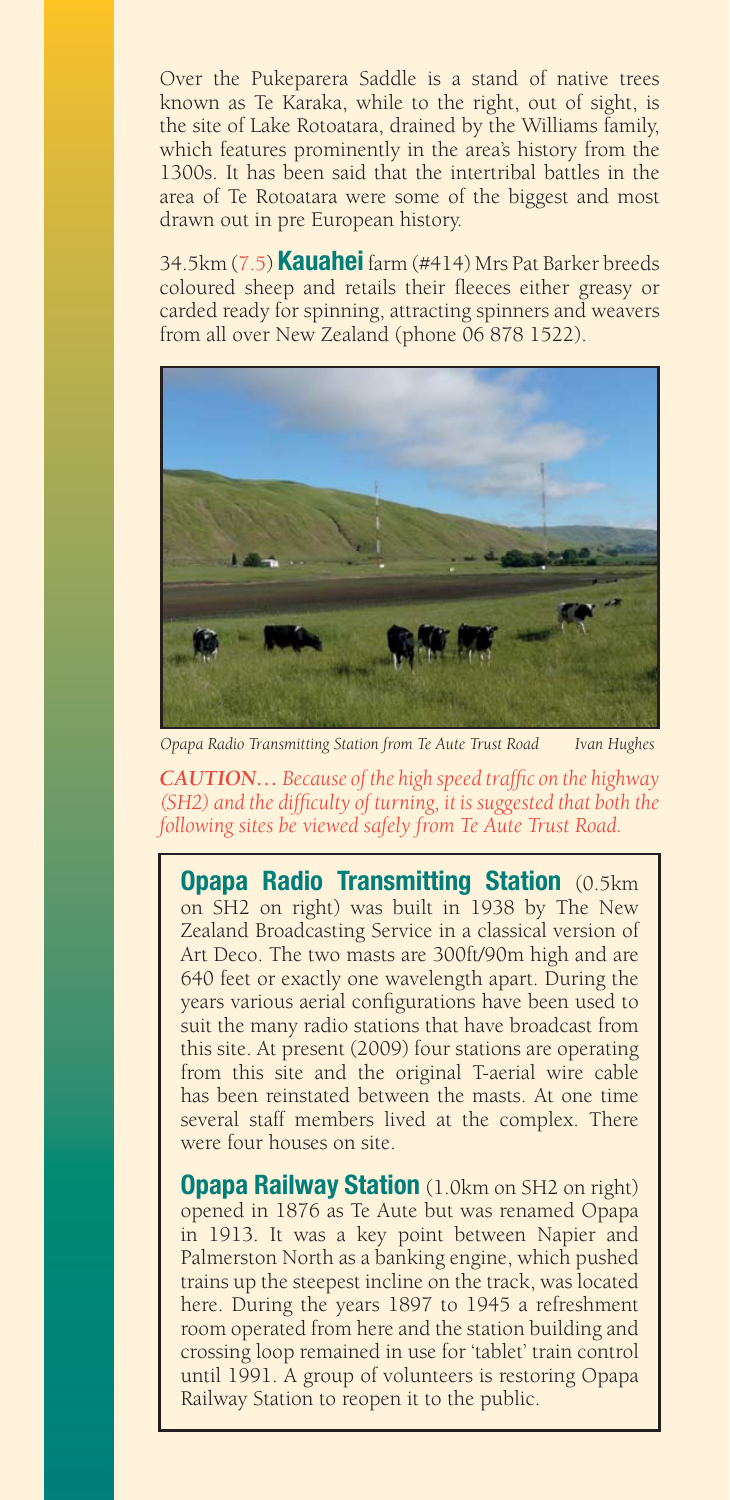

*Opapa Railway Station Ivan Hughes*

38.5km (4.0) *turn left south onto SH2 and pass the old Te Aute Store (refer 'Highway Two Central Hawke's Bay Heritage Trail' brochure) and Te Aute Hotel, built in Spanish Mission, on left. Aute is also the name of a tree, the paper mulberry a native of Asia, used to make tapa cloth and believed to have been carried on most Maori canoe migrations and was listed among the plants carried on the Tainui Canoe.*

*Travel approximately 3km and turn right onto…*

42.0km (3.5) **Te Onepu Road.** This road is well known amongst car club enthusiasts throughout New Zealand for the hill-climb events held here. The course is about one mile in length and the first event was held in 1955. During 1960 and 1971 the course was closed while the road was re-aligned and the events were held on nearby College Road. In 2005 Hawke's Bay (Sports) Car Club celebrated 50 years of Te Onepu Road hill-climb events.

50.0km (8.0) *At the top of the hill junction with Argyll Road turn right onto Raukawa Road. Pass Monks, Taheke, Whakapirau and Valley roads on left and Anaroa Road on right before reaching Burma Road. Along this high section of road enjoy the many extensive scenic vistas and note the power transmission lines running between Fernhill and Bunnythorpe.* 

*This area is geologically interesting because of the many earthquake faults and limestone springs.* 

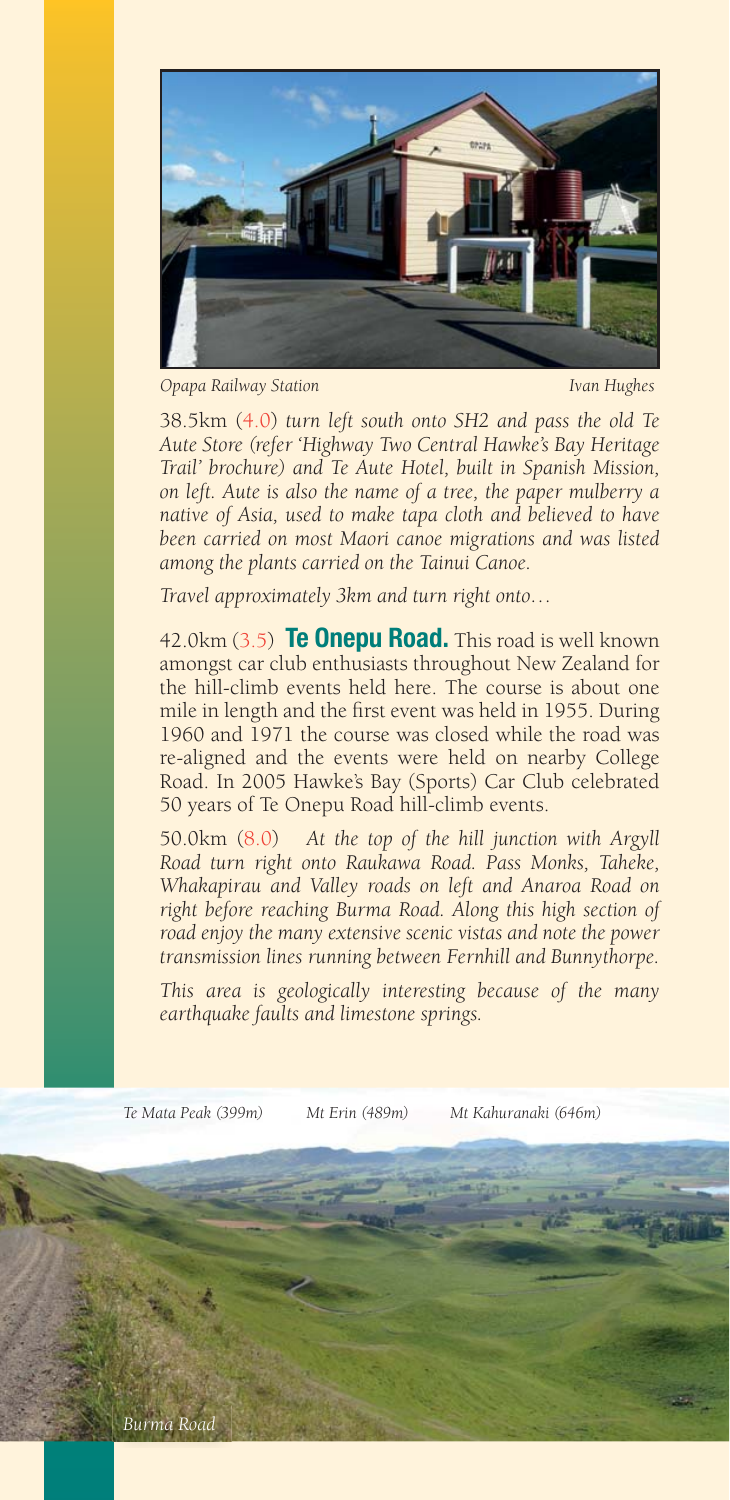

*Signpost Ruakawa / Whakapirau Roads junction Ivan Hughes*

At Anaroa Road intersection you are passing through historic Raukawa Station which in the 1860s contained approximately 15,000 acres and by the late 1880s the Raukawa flock numbered approximately 14,000 sheep. Raukawa, a small tree with glossy leaves, was used by the Maori as a scent or worn as a chaplet of leaves by the women. Of the several owners of Raukawa, J McDougal constructed the fine old buildings, F P DuCroz laid out the gardens and tree lined drive and the homestead was redesigned by Napier architect Walter A Dugleby on the Raj bungalow style. Robert Harding took over the property in 1905 to breed pure Romney sheep on a 'showplace' farm.

65.5km (15.5) At **Burma Road** turn right *(road ahead leads to Bridge Pa settlement passing the original Greenhill Homestead 7.5km where members of Royalty have stayed during their visits to this country).* Burma Road climbs the 4km Orangihukai Valley to the crest of the Raukawa Range for a superb panorama of Lake Poukawa basin and the surrounding hills with the site of Te Wheao Pa on a lower spur near Te Hauke School (closed 2009). At this pa, young chiefs of the area received training in culture and warfare, hence the saying 'Te Wheao is the pa and Te Whatuiapiti is the man' (the great chief of the 1650s).

*Panorama from Burma Road Lookout - Lake Poukawa (with surface flooding Nov 2009) Nov 2009*)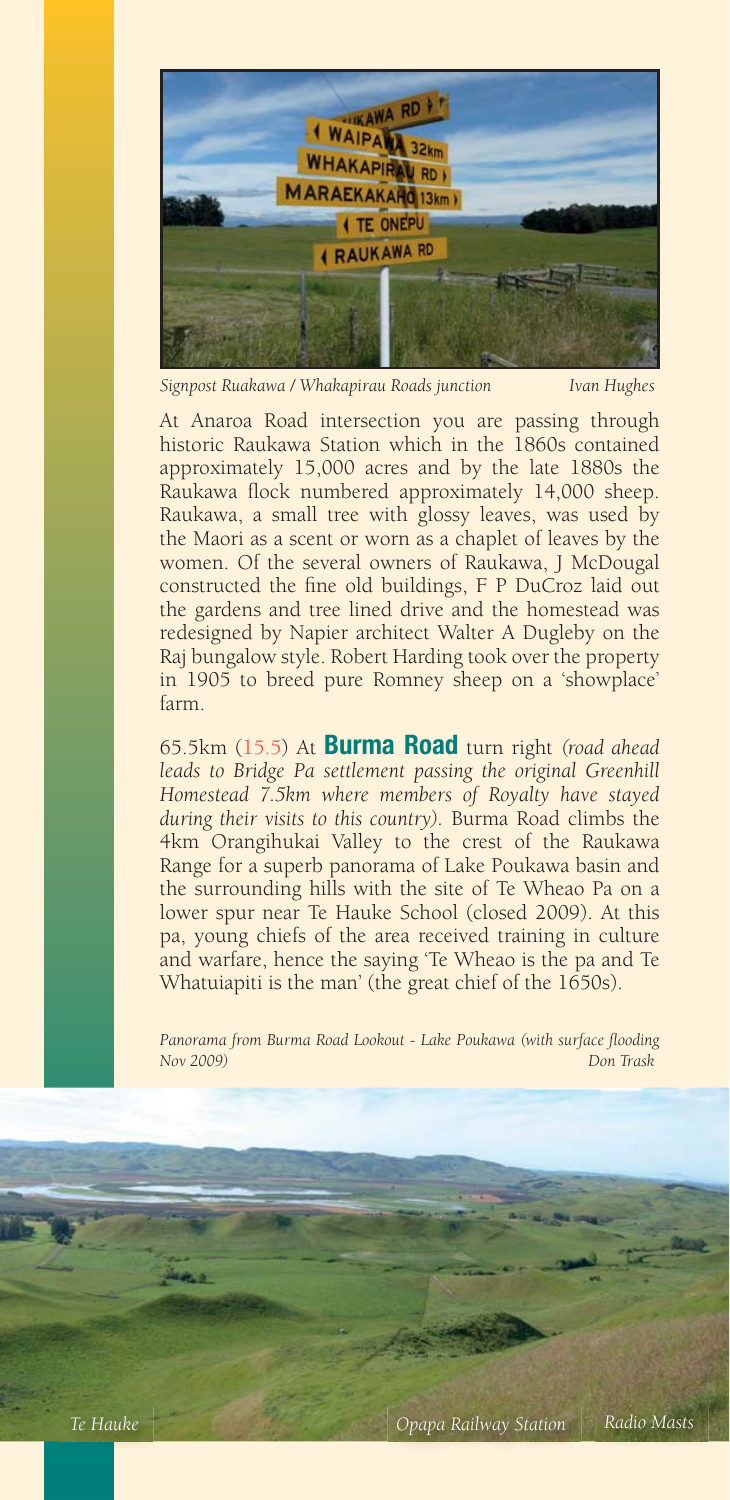**Lake Poukawa:** *pou:* pole: *kawa:* lean: so named it is said, following a disagreement between two local chiefs Te Rangihirawea and Te Rangikawhiua over fishing rights in the lake. Te Rangihirawea stuck a pole in the lake to mark the boundary of his part, leaving the less favourable part and its lean eels *(tuna kawa)* to his opponent. This pole is in the Museum of New Zealand Te Papa, Wellington.

Lake Poukawa was a maze of waterways, tree stumps, swamp grasses and raupo. Various farmers attempted to drain the swamp but in the 1950s Harry Brownrigg obtained a lease over the swamp. He spearheaded a programme of reclamation using huge bulldozers, swamp ploughs and giant discs and at times herds of up to 200 horses to consolidate the swampy surface and to eradicate the infestations of raupo and enormous stands of fescue. The horses were no longer required after 1958.

Since then further Brownrigg family members have continued reclaiming the land which is used for mainly cropping, sheep and cattle – Kobe beef being a special line. Strip farming is a visual feature of the type of agriculture practised in this area and even today tree stumps are still coming to the surface.



*Poukawa Strip Farming - Brownrigg Agriculture Ivan Hughes*

As the area in the vicinity of the lake is composed largely of peat there is a considerable fire risk in times of drought. A control gate, near Douglas Road at the northern end of the lake, was built in 1927.



*Lake Poukawa Control Gates Ivan Hughes*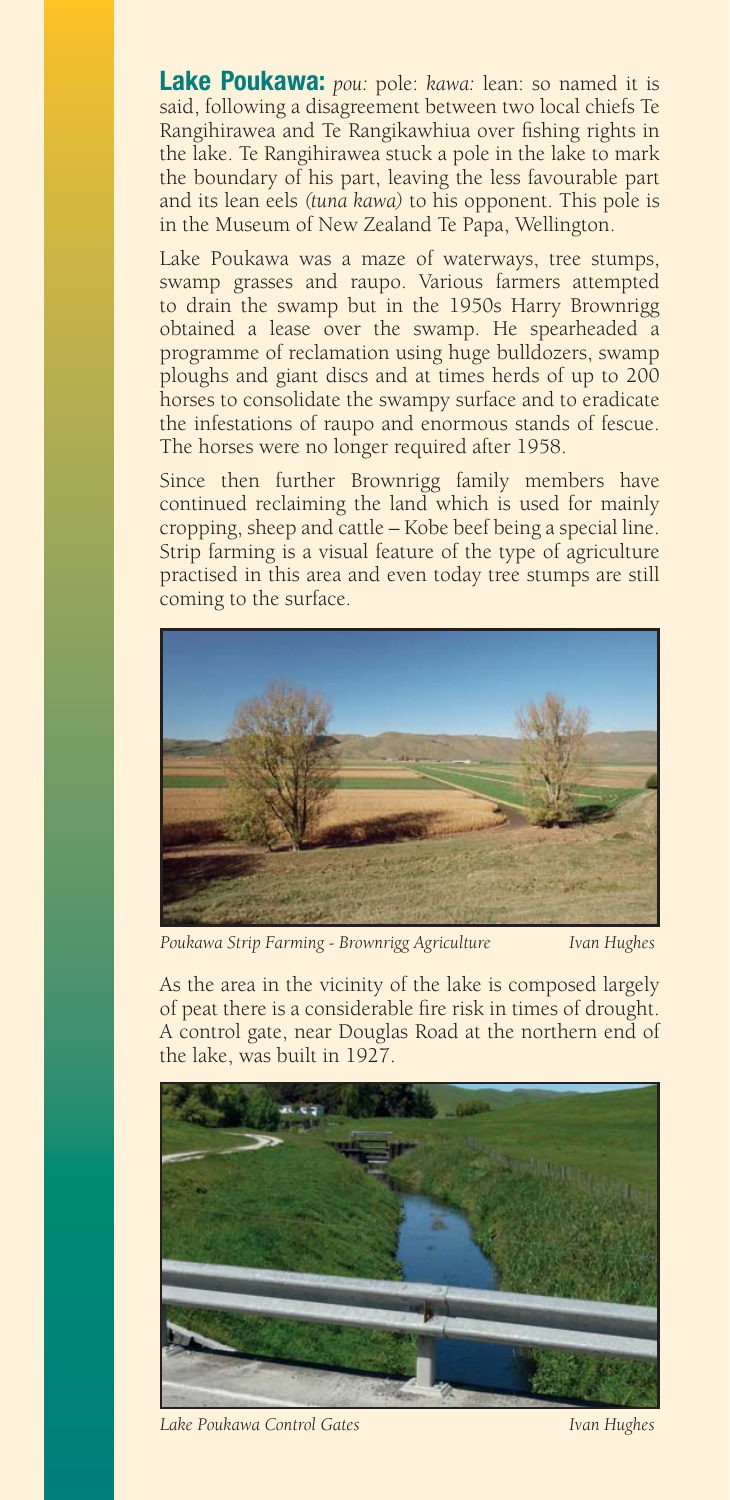During normal weather conditions the level of water in the lake can vary considerably and flows to the north through Pekapeka Wetland.

*72.5km (7.0) At SH2 turn left north …*

**Te Hauke** *(1km on SH2 south)* The Ngati Rangikoianake subtribe (hapu) built a meeting house 'Kahuranaki' named after their sacred mountain but in 1893 it was destroyed by fire. Local people rebuilt the present carved meeting house which opened in 1915, the third on this site, and was opened by Princess Te Puea.

The fine carving was undertaken by Arawa artisans from Rotorua under the direction of Heke Kapua.

*Continue north on SH2.*

75.5km (3.0) Poukawa Road. **D & F Brownrigg** A notable garden in Douglas Road (#36) via Poukawa Road - 1.5km. Visits by appointment phone 06 874 8801.

76.5km (1.0) **On-Farm Research** is now a privately owned research company. It was originally established by AgResearch in 1989. Throughout the years the facility has contributed greatly to sheep productivity, calf rearing techniques and pasture work relevant to New Zealand and the East Coast area.

*Unseen over the hills to the left past Horonui Road where the Raukawa Range and the Horonui ridge close in on the village of Pakipaki there is a large concentration of pa sites in close proximately. One particular of note is Waikoukou Pa, an unusual fl atland pa, which formerly guarded the end of the swamps of Pakipaki. The earthworks are sharp and in quite good order.* 

*77.5km (1.0) On left is a pleasant rest area under large oak trees. There are picnic tables and an information board.* 



*Pekapeka Wetlands 2009 - Restoration of Wetland in Process Ivan Hughes*

81.0km (3.5) **Pekapeka Wetland.** This area of around 90ha is part of the outflow north from Lake Poukawa to the Awanui Stream near Pakipaki. The wetland is approximately 4.5km long and 0.8km wide at its widest part and is adjacent to SH2 and the Wellington - Napier Railway. It is a remnant of a former extensive wetland system which covered most of the Poukawa basin. It is one of the few remaining large wetlands left in Hawke's Bay.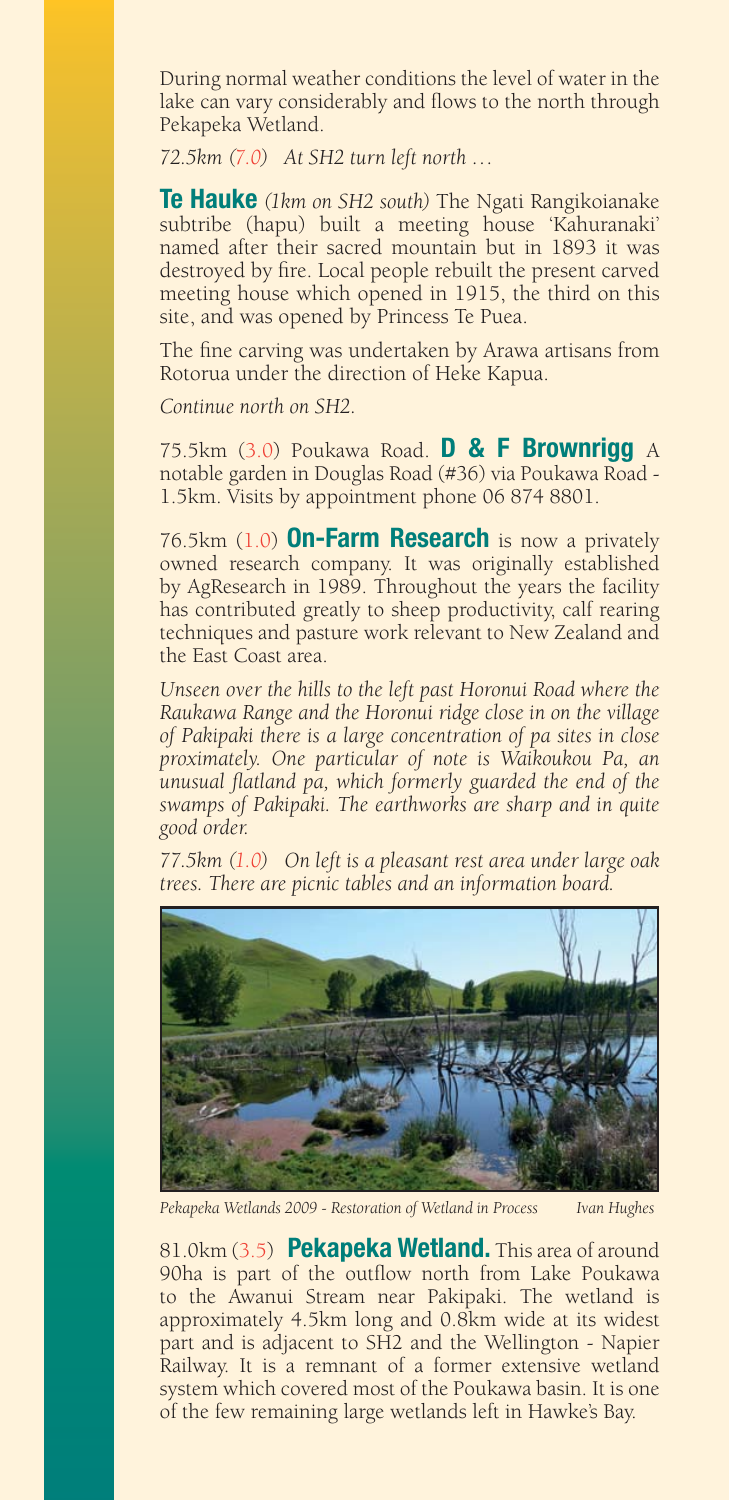In pre-European times this wetland was rich in bird and fish life and was well known for its abundant supply of eels. Over the years this slow moving wetland had become choked with numerous varieties of trees and weeds to the detriment of the natural flora and fauna.

So in 1998 Hawke's Bay Regional Council, in conjunction with many others, embarked on an environmental restoration programme to halt the degradation of the wetland and to improve its ecological value.

It is envisaged that the programme will be completed by 2010. Plans include an off road car park, information panels, viewing/observation areas and a series of bridges and boardwalks to make the wetland more accessible to the public thus allowing them to appreciate this historic, heritage and culturally valuable area.

*Opposite the entrance to Pekapeka Wetland is a large tapu*  rock Te Anaoteaomutua that is connected with the burial of *tribal elders. It is said that, on the way to the burial cave, the bier (litter) was laid on the hill beside the rock to rest the bearers, while the spirit of the dead man rested on the rock.*



*Cutting Raupo - Pekapeka Swamp. Raupo provided packaging for roots of young fruit trees to prevent drying out when transporting to orchards throughout NZ and abroad* 



*Smoko for Raupo Cutters - Pekapeka Swamp C1920 John Fortnam*

84.0km (3.0) **Firth Industries Lime Quarry.** In 1867 W A Amner, a lad of 16 years, arrived in Napier on the sailing ship *Montmorency,* the wreckage of which is in the sea approximately 30 metres offshore from Spriggs' Park, Ahuriri (see Ahuriri Heritage Trail pamphlet). In the late 1800s he established an almost two hectare quarry in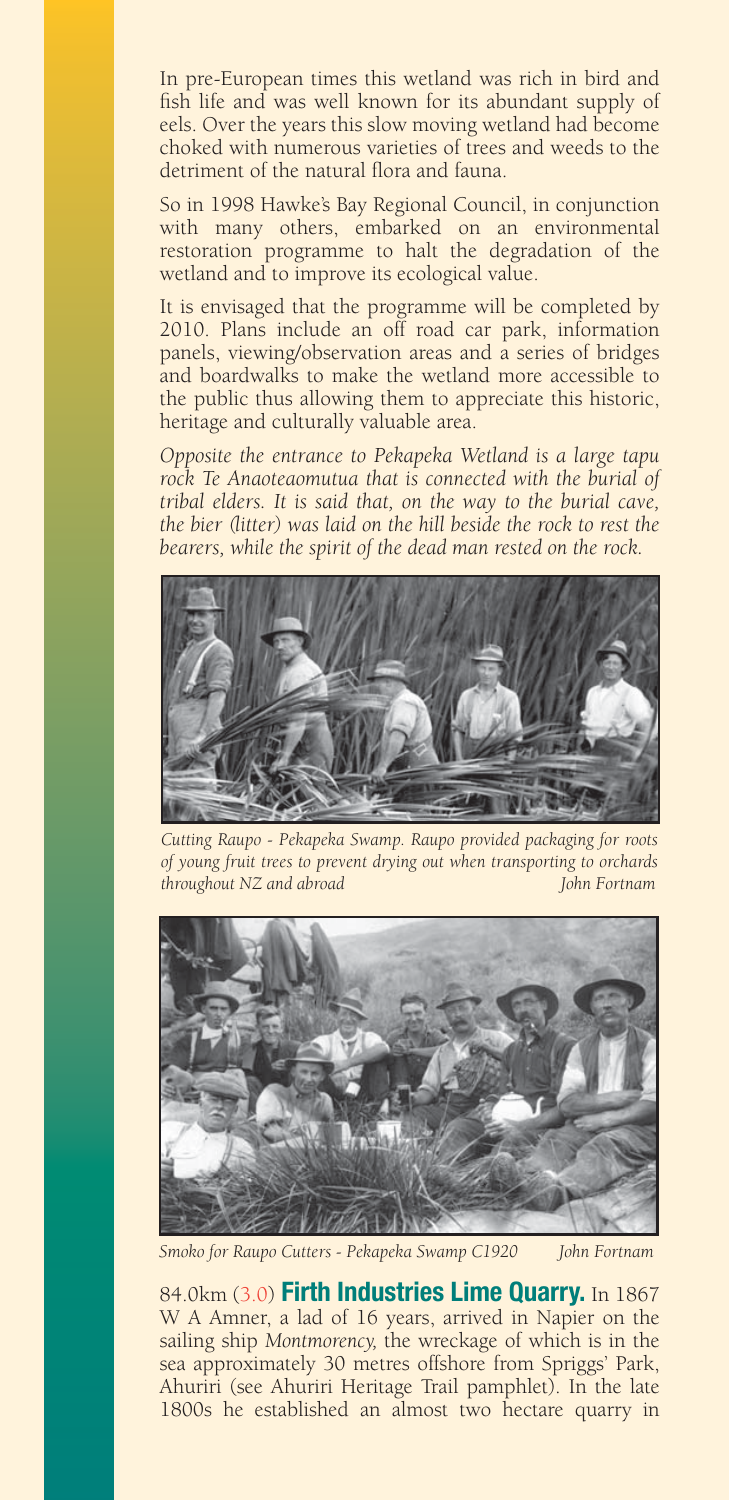Milton Road, Napier for the production of lime based products for use in both agriculture and industry. In 1939 operations were ceased owing to the danger to homes perched above the quarry face.

About 1941 Mr Amner's son and grandson purchased The Pakipaki Lime Quarry which had been in existence since before 1915.

In 1972 Firth Industries Ltd purchased the plant, land and operations from the Amner family. Firth Industries, now owned by Fletcher Concrete & Infrastructure Limited, have since installed a modern plant and have built up a tonnage of 80,000 to 100,000 tonnes per year. Products from the quarry find use in agriculture, horticulture, road and reclamation work and various building products.

85.5km (1.5) **Pakipaki**, an abbreviation of Te Pakipakiohinetemoa, the place where Hinetemoa, caught naked while bathing, snatched up her skirt (rapaki), and huddled it (pakipaki) around her shoulders. This area supports a large Maori population, with three active marae, Houngarea, Mihiroa and Taraia and the original timber Catholic Church of the Immaculate Conception, close to the privately owned stone Church of Saint Luke.

*Continue ahead towards Hastings beside the railway line to pass on left the site of the old Borthwicks' Freezing Works which was situated approximately behind Alto Packaging (formerly Plix Products) and Hawthorne House.*

86.5km (1.0) **Borthwicks' Freezing Works.** In 1904 an English firm Borthwick Brothers, one of the largest buyers of meat in the world, acquired land adjacent to the railway line at Longlands near Pakipaki. The most up-todate freezing works in the country was opened in 1906 along with ten houses and a boarding house for single men.

The freezing works was severely damaged in the 1931 Hawke's Bay Earthquake and was not rebuilt. As the earthquake occurred during 'smoko break' most employees were outside. Fortunately the 80,000 'freight carcases' in the store were saved by being freighted to Wellington by rail and shipped overseas.

*Continue towards Hastings passing through Longlands Road intersection.*

The notable dip in the road crosses the Irongate Stream 89.0km (2.5) which was the course of the Ngaruroro River prior to the big flood of 1867 which altered dramatically the river's flow from Roy's Hill to Chesterhope.

Note also on the right the wooden stringer railway bridge over the Irongate Stream. This section of railway line, to Pakipaki, was opened in 1875 soon after the Napier to Hastings section was opened in 1874.

*Continue on Railway Road passing on left the Hawke's Bay Jockey Club racecourse.*

*At second set of lights 92.6km (6.1) turn right on Eastbourne Street (crossing the railway) then immediately left on Russell Street to end the Trail at Hastings i Site 92.7km (0.1).*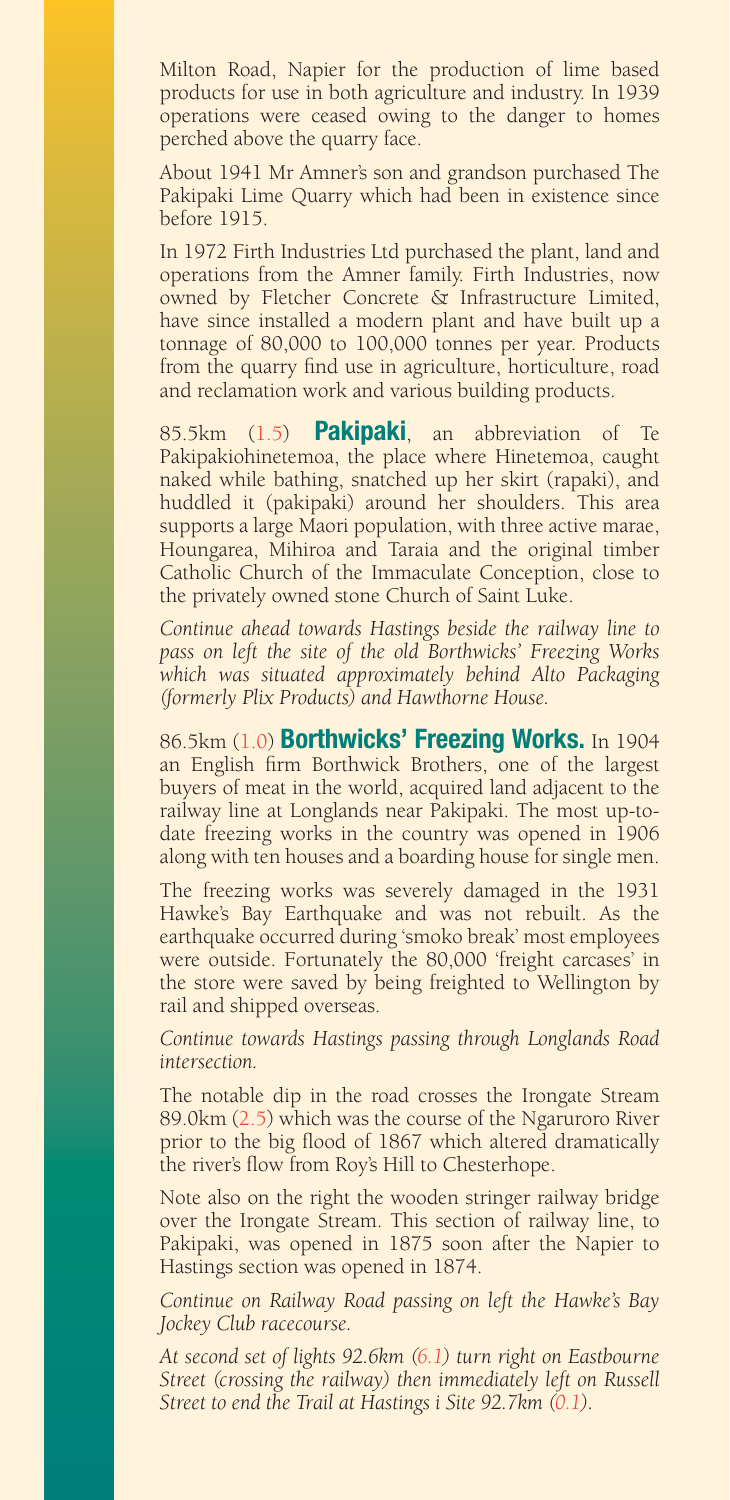

*Rail Bridge over Irongate Stream - old bed of Ngaruroro River Ivan Hughes*

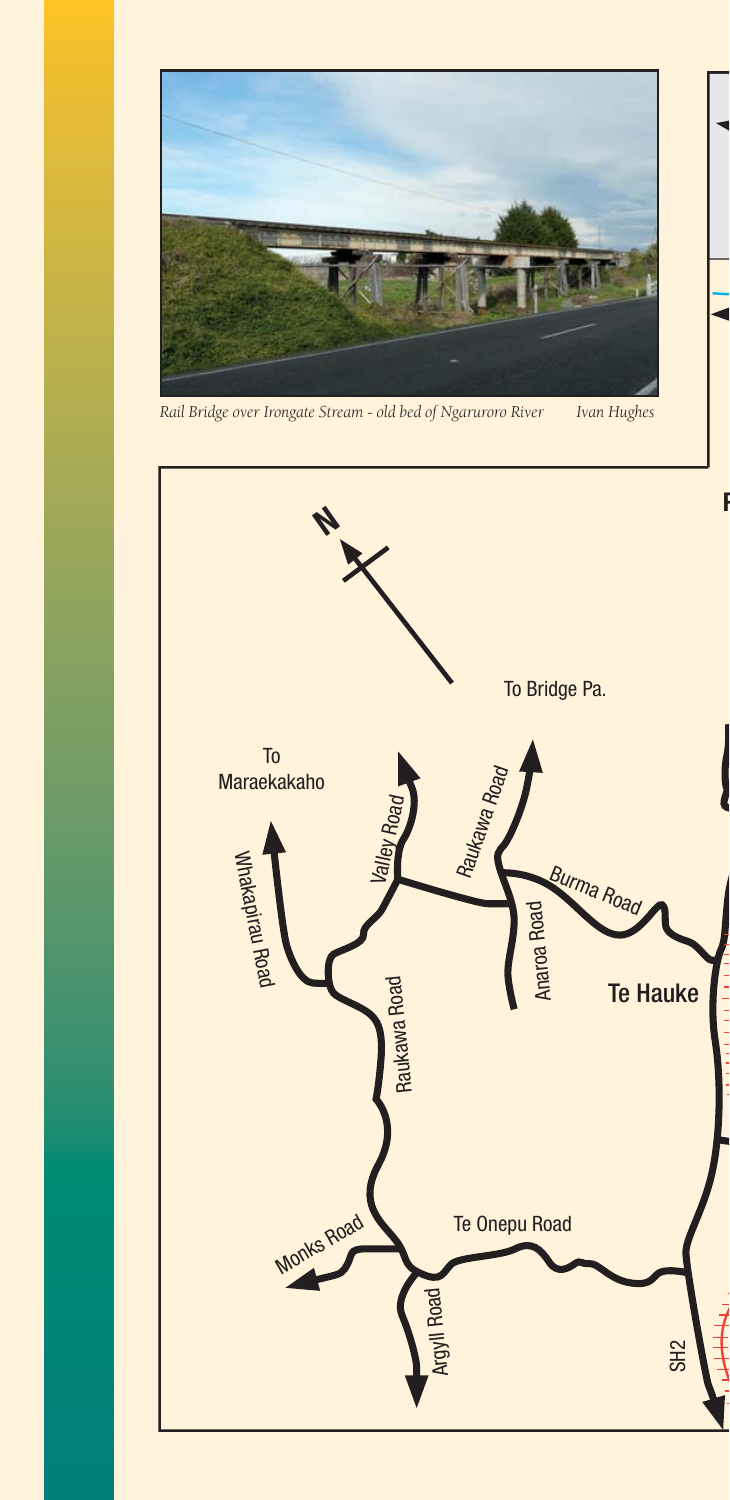